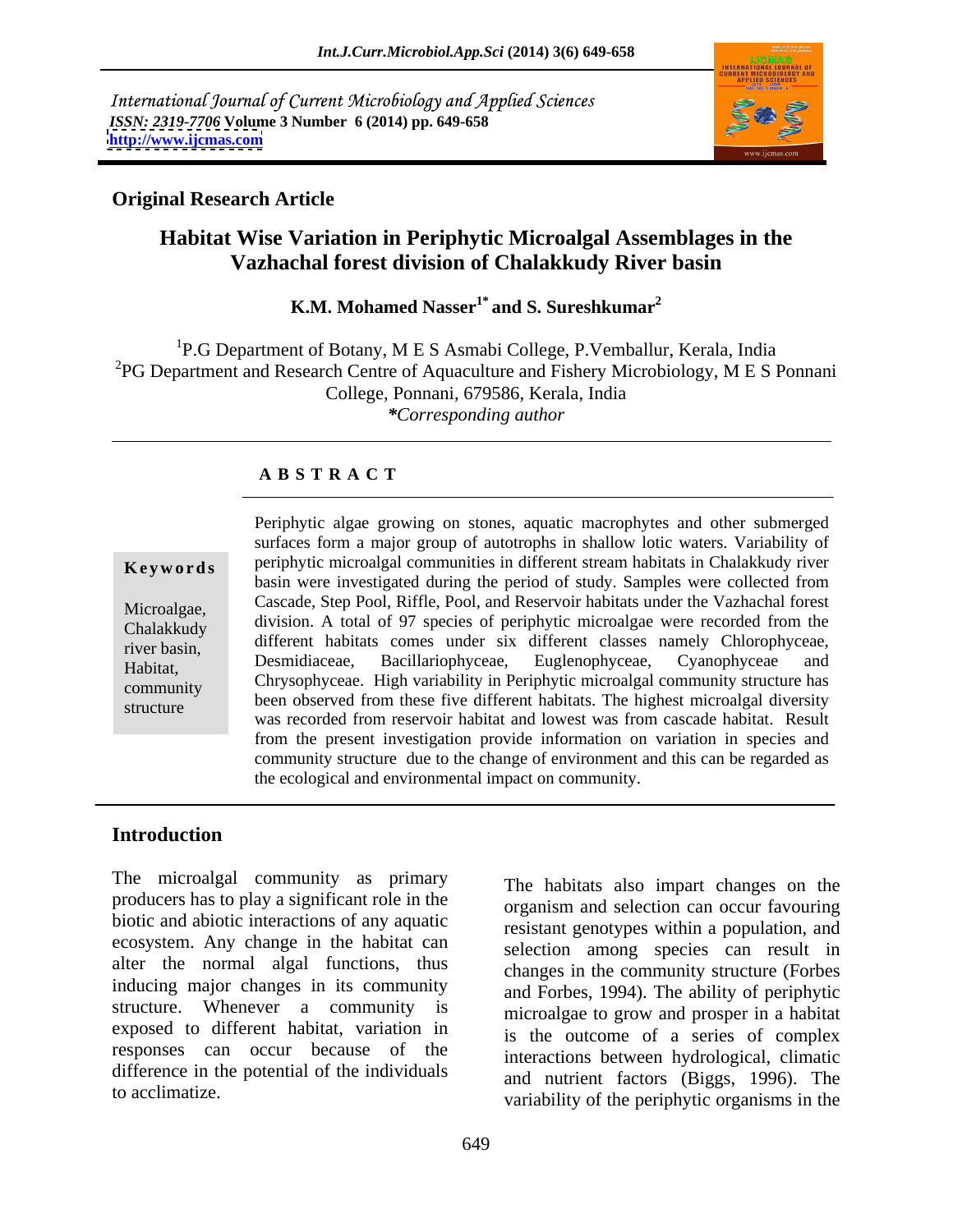freshwater habitats are influenced mainly by hydrological systems (Trick *et al.*, 2002). currents, substratum type, temperature and Jorve (2008) studied the morphological light. The availability of nutrients and impact of animal grazing in different in central California and observed habitats may also differ and that results in variability. The habitat differs in substratum type and microclimates which are the major influencing factors determine the growth of reported variation in diversity and biotic communities. Hence variabilities in community structure of flagellate algae in the influencing parameters in the different habitats manifest on specific periphyton lake. dominance and attend community structure. Streams are confluence of multiple aquatic arrive Range of variation in species and habitats that vary in ecological parameters community structure is due to the change of and probably a habitat wise variability can environment and this can be regarded as the be expected in their flora and fauna ecological and environmental impact on (Schweiger *et al*., 2005). community. However magnitude of impact

The ecological niche is composed of many context an attempt has been made to dimensions and direct estimation of understand the variability of periphytic community habitat relationships is a microalgal communities in different stream daunting challenge even for species systems with poor species richness. Keast and Webb<br>(1966) described the association of **Materials and Methods** (1966) described the association of **Materials and Methods** morphological characters and ecological habitats in invertebrates. Stevenson (1990) The area selected for the present study were analyzed the differences in biomass and species composition of periphytic algal forest division viz. Cascade, Step Pool, communities in pool, river and riffle habitats Riffle, Pool, and Reservoir .The sample in unshaded streams and observed spatial differences. Lundberg and Wittakker (1998) monsoon seasons of the 2012-2013 period.<br>analysed the patterns of variation in algal Samples in quadruplicate were collected, analysed the patterns of variation in algal Samples in quadruplicate were collected, communities in different habitats of adopting systematic random sampling, from Mediterranean coast of Israel viz, platform, wall and rocky sea floor and concluded that enumeration. From the habitat, submerged habitat is the most important factor pebbles were selected for the study and determining algal community composition and availability. Yahr *et al.* (2006) recorded was scrapped with a tooth brush and the the variation of *Cladonia subtenuis* and loosened material was rinsed with distilled observed that the frequency of algal water and preserved by adding 1 ml of 4% genotype was significantly different among formalin. Semi permanent slides were habitats. The habitat variability highly prepared in the laboratory. Microalgae were influences the benthic ecosystem (Babcock identified using standard keys (Desikachary, *et al.,* 2006). The abundance and diversity of 1959; Agarkar, 1979; Prescott, 1982; Sarode diatom communities showed variability in and Kamat, 1984; Anand, 1998, Kargupta pools and riffle habitats with respect to its 2004) and enumerated with the help of

variability in the red algae, *Mastocarpus* sp. in central California and observed morphological variability created by distinct microclimates associated with different habitats. Angeler and Johnson (2013) reported variation in diversity and littoral and sub littoral and habitats of boreal lake.

Range of variation in species may vary according to the habitat. In this habitats in Chalakkudy river basin.

## **Materials and Methods**

the different habitats under the Vazhachal collections were made during the post-monsoon seasons of the 2012-2013 period. each habitat for algal identification and about 15  $\text{cm}^2$  area of each pebble surface water and preserved by adding 1 ml of 4%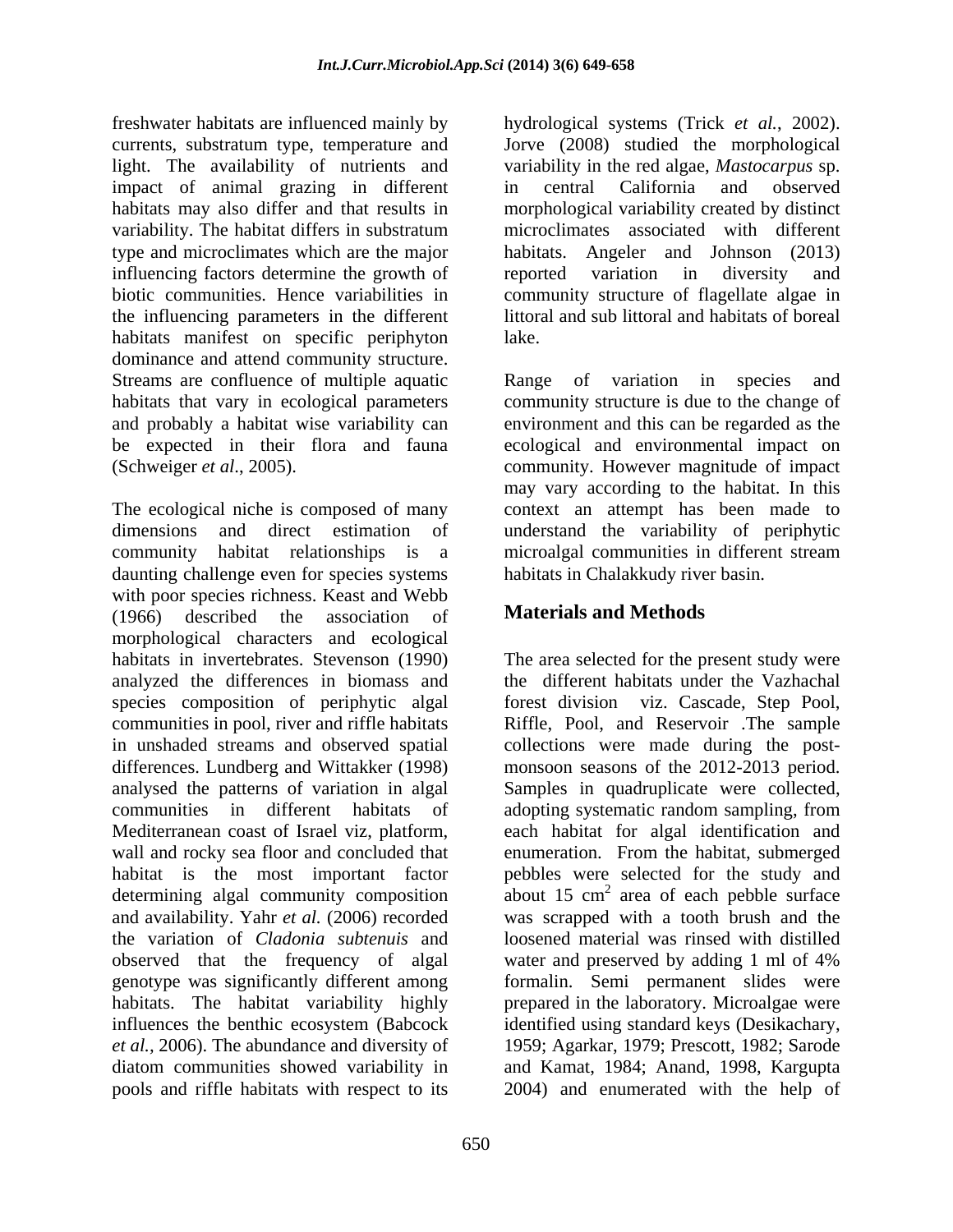Haemocytometer and research microscope. pool, riffle and pool similar abundance was methods of Clark and Warwick (2001) using comparatively lower abundance was<br>PRIMER 6.0 software. The abundance of microalgae

From the five different habitats, twenty samples were collected during post monsoon season. A total of 97 species of periphytic microalgae were recorded from the different habitats comes under six different classes namely Chlorophyceae,

From the results it is observed that lower structure of microalgae with respect to the occurrence of periphytic microalgae were recorded from cascade habitat and belong to a single group, Bacillariophyceae. Three different groups of microalgae were observed from step pool habitat, viz, Chlorophyceae, Desmidiaceae and groups. Highest AvTD was recorded from Bacillariophyceae. From riffle habitat five different groups were represented viz, Chlorophyceae, Desmidiaceae, riffle and pool showed no significant Bacillariophyceae, Cyanophyceae and variation and indicates a uniform Chrysophyceae. A single genus *Dinobryon* was recorded from Chrysophyceae. In pool habitat also five different groups were recorded however highest number of microalgae observed from the reservoir habitat provided with four groups viz, Chlorophyceae, Desmidiaceae, non metric multi dimensional scaling (MDS) Bacillariophyceae, and Cyanophyceae. plot were developed (Fig. 3). Both the *Pinnularia interrupta* and *Nitzschia*  Riffle and Pool habitats formed a single *mirocephala* were recorded from all five cluster and exhibited 40% similarity. Riffle,

recorded from different habitats is presented individuals was observed in the reservoir them.<br>hebitate and the lowest number was were habitat and the lowest number was represented in the cascade, while in step

Diversity indices were calculated as perthe observed. However, in riffle habitat PRIMER 6.0 software. The abundance of microalgae recorded. The abundance of microalgae **Results and Discussion** between the habitats. When compared to Desmidiaceae, Bacillariophyceae, show significant variation (Fig. 2). The Euglenophyceae, Cyanophyceae and diversity was lowest in the riffle habitat. The Chrysophyceae. average values of average taxonomic comparatively lower abundance was showed significant variation  $(P<0.01)$ abundance and number of species Shannon Wiener diversity index showed a narrow fluctuation in different habitats studied. However a pattern similar to the variability of abundance and number of species observed here also. The diversity between Cascade, step pool and riffle habitat does not diversity was lowest in the riffle habitat. The distinctness (AvTD) of the community structure of microalgae with respect to the different habitats are depicted in the Fig. 2. Though the pool habitat showed low abundance, and diversity, AvTD was higher in the pool denoting the representation of algae from different higher taxonomic pool and lowest from Cascade habitat. The higher AvTD of algal community in both variation and indicates a uniform distribution of higher taxa from these habitats, however in cascade, step pool and reservoir the values showed variability.

habitats from the study area (Table.1). pool and step pool formed a clustr with<br>20% similarity. However microalgal The abundance of periphytic microalgae community structure in cascade and in the Fig. 2. The highest number of with more than 80% dissimilarity between For finding out the similarities between habitat based on the community structure, plot were developed (Fig. 3). Both the cluster and exhibited 40% similarity. Riffle, pool and step pool formed a clustr with 20% similarity. However microalgal community structure in cascade reservoir vary distinctly from other habitats them. The similarity between the habitats further differentiated by cluster analysis (Fig. 3).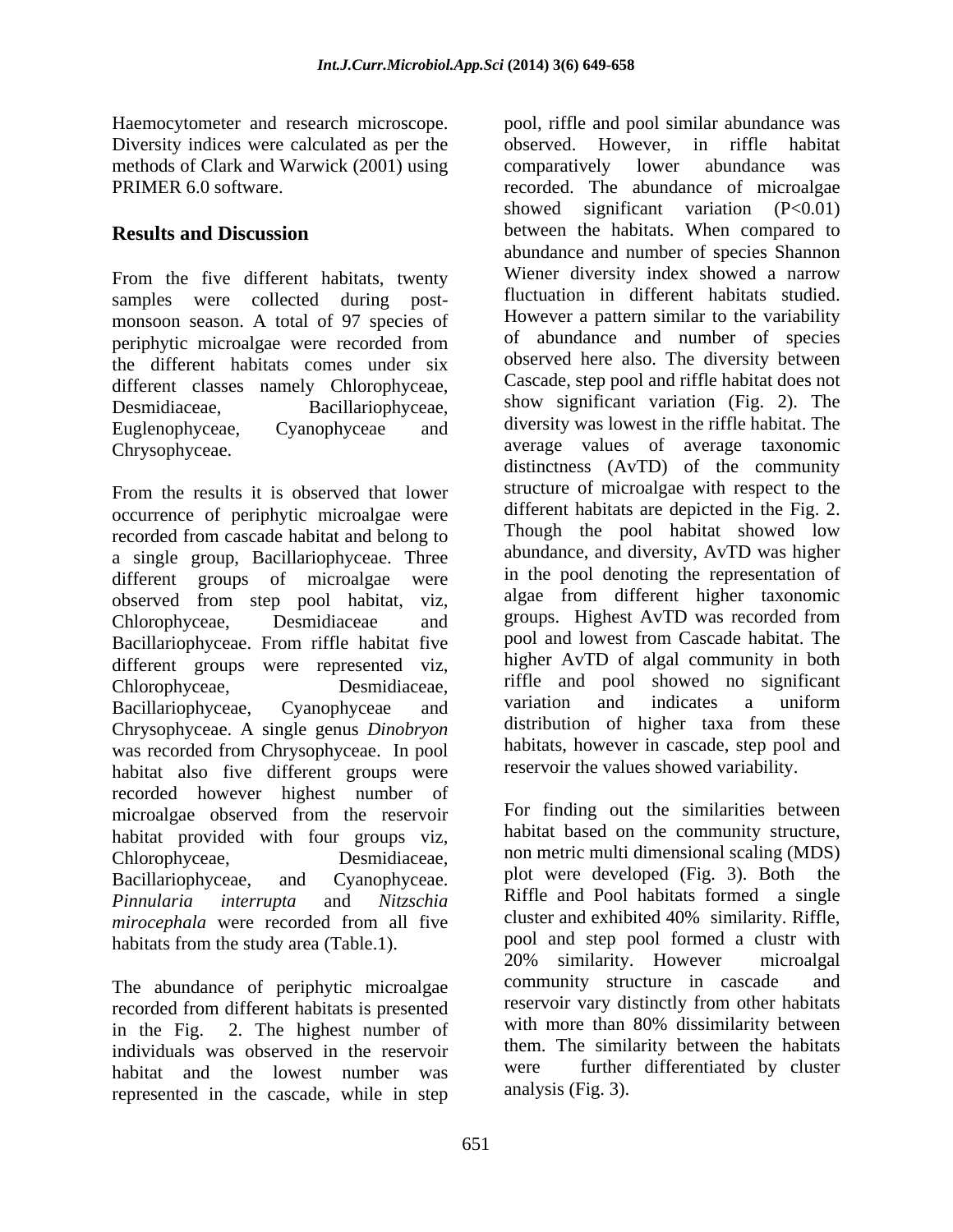A total of 97 species periphytic microalgal species were recorded from five different together with extreme physic-chemical habitat of the Chalakkudy river basin. They variables brings reduced algal growth or the belonged to six different classes of algae. growth of a specific group in this area. From the above studies it is observed that Similarly small sized algae that can with highest diversity was recorded from stand stress due to high velocity currents reservoir habitat and lowest was from cascade and therefore reservoir was the most suitable habitat for the growth of periphytic microalgae among the habitats studied while

The above observations clearly provide an waters higher biomass community often idea that the algal community exhibit develop in low velocity runs and pools and variations in accordance with the habitat. is represented mainly by green algae Stevenson (1996) observed that the (Townsend and Hildrew, 1994). Katano differences in biomass and species (2012) studied benthic invertebrate fauna of composition of periphyton occurred between pool, run and riffle habitats in unshaded reported higher abundance form reservoir streams. The lowest diversity index and due to the higher nutrient and oxygen species richness were recorded from availability. Similar results were reported cascade. In cascade the stress is due to high velocity currents an important factor. In Cascade habitat only diatoms, which are of algal mat compared with the other stress (Biggs and Hickey, 1994). In the present investigation cascade habitat seem to be totally distinct from other habitats studied Anderson and Miller (2004) studied the in terms of lower abundance and diversity of spatial variation and effects of habitat on algae. Cluster analysis of the habitats also temperate reef assemblages and observed provides dissimilarity of the cascade with profound variation in the community other habitats. High rate flow rate in the structure of algal assemblage in north cascade habitat impart high shear stress on

the microlagal community on the rocks. This than the longer or filamentous algae and this can be the reason for the dominance of small sized diatoms in this habitat.

cascade was unfavorable for the growth of In the Reservoir habitat the algal diversity periphytic microalgae. and species richness were more than the other habitats studied. In nutrient enriched different habitats of a Japanese streams and from different habitats of Cinaruco River, Venezuela (Willis *et al*., 2005).

smaller in size were recorded constituted the The algal diversity observed from reservoir periphytic community and the filamentous habitat in the present investigation. May be and large sized algae were not observed. due to the nutrient enrichment and the lentic Patterson and Stevenson (1990) and Poff *et*  nature of the habitat in which the *al.* (1990) observed that stream habitats with accumulation of the nutrients will be shear stress restricts the maximum thickness occurred from the forest alluvium during habitats and in these areas the communities are reported that the total diatom biomass were often dominated by low growing showed no significant variation between diatoms like *Cocconeis, Cymbella* and pools and riffles. Corroborates with the *Nitzschia*. The microalgae growing in the above findings in the present study also the area of higher shear stress may produce bio diversity of microalgae in pool and riffle are active compounds to resist high velocity almost similar due to the unique condition of monsoon seasons. Trick *et al.* (2002) the environment.

eastern New Zealand. Andrade *et al.*(2006)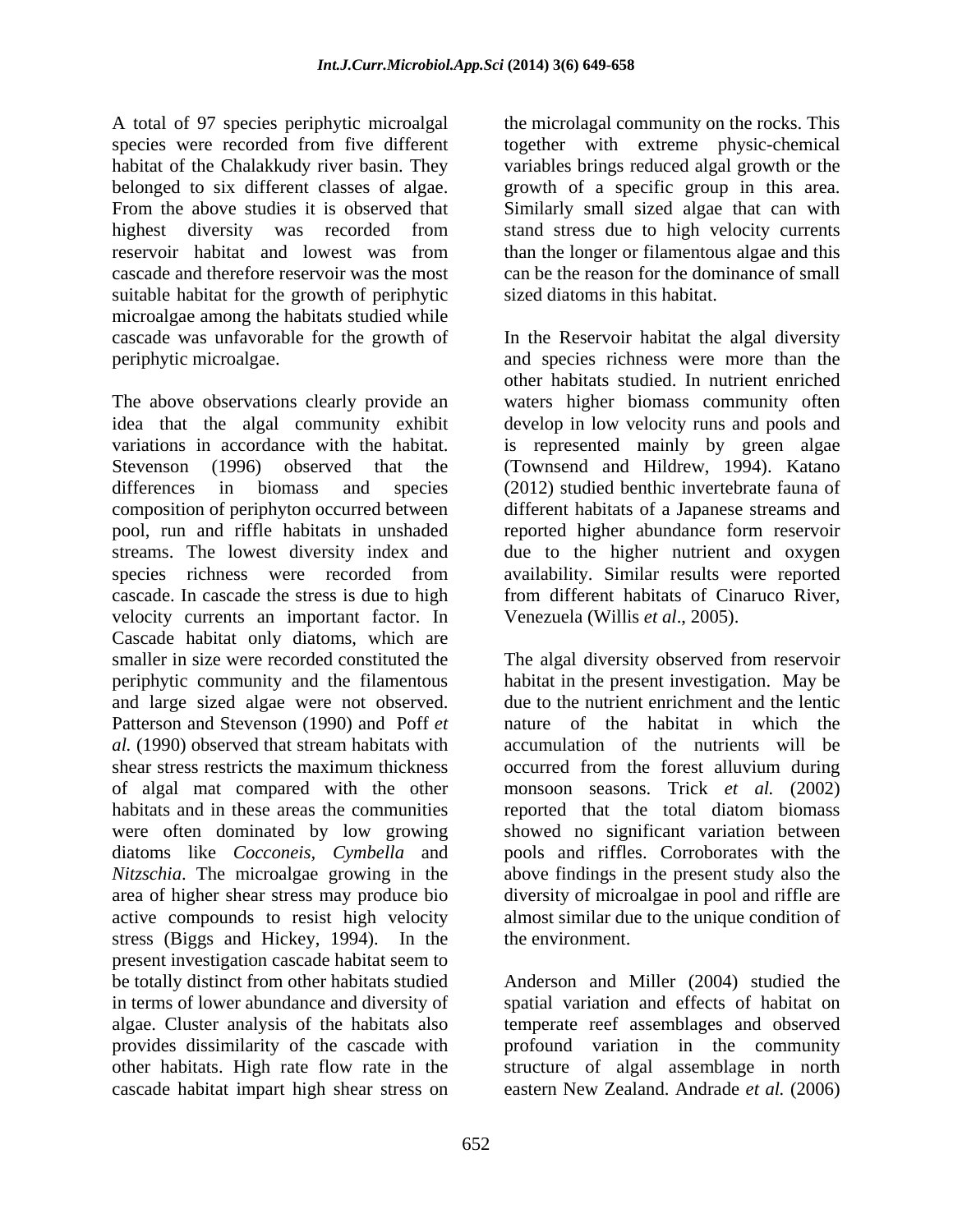studied the inter habitat variation in the Biggs and Hicky (1994) reported the idea of benthic algae of upper Missoure River and bioactive production of stress tolerant algae. observed differences in the pattern of Hence further attention may be recommend benthic assemblages among habitats and concluded that the variations are natural and identified from cascade habitat which are stress induced. Similar were the findings studied the inter habitat variation in the Biggs and Hicky (1994) reported the idea of bonestical area. The studies of the pattern of bioactive production of stress tolerant algae. Hence further attention may be recommend

for the isolation and culturing of microalgae resistant against heavy stress.





**Fig.2** The abundance, Shannon diversity and average taxonomic index of microalgae recorded from the different habitats of Chalakkudy River. (Values in the same superscript does not vary significantly  $(P<0.01)$ .



**Fig.3** Non metric Multi Dimensional Scaling(MDS) ordination plot and cluster analysis on

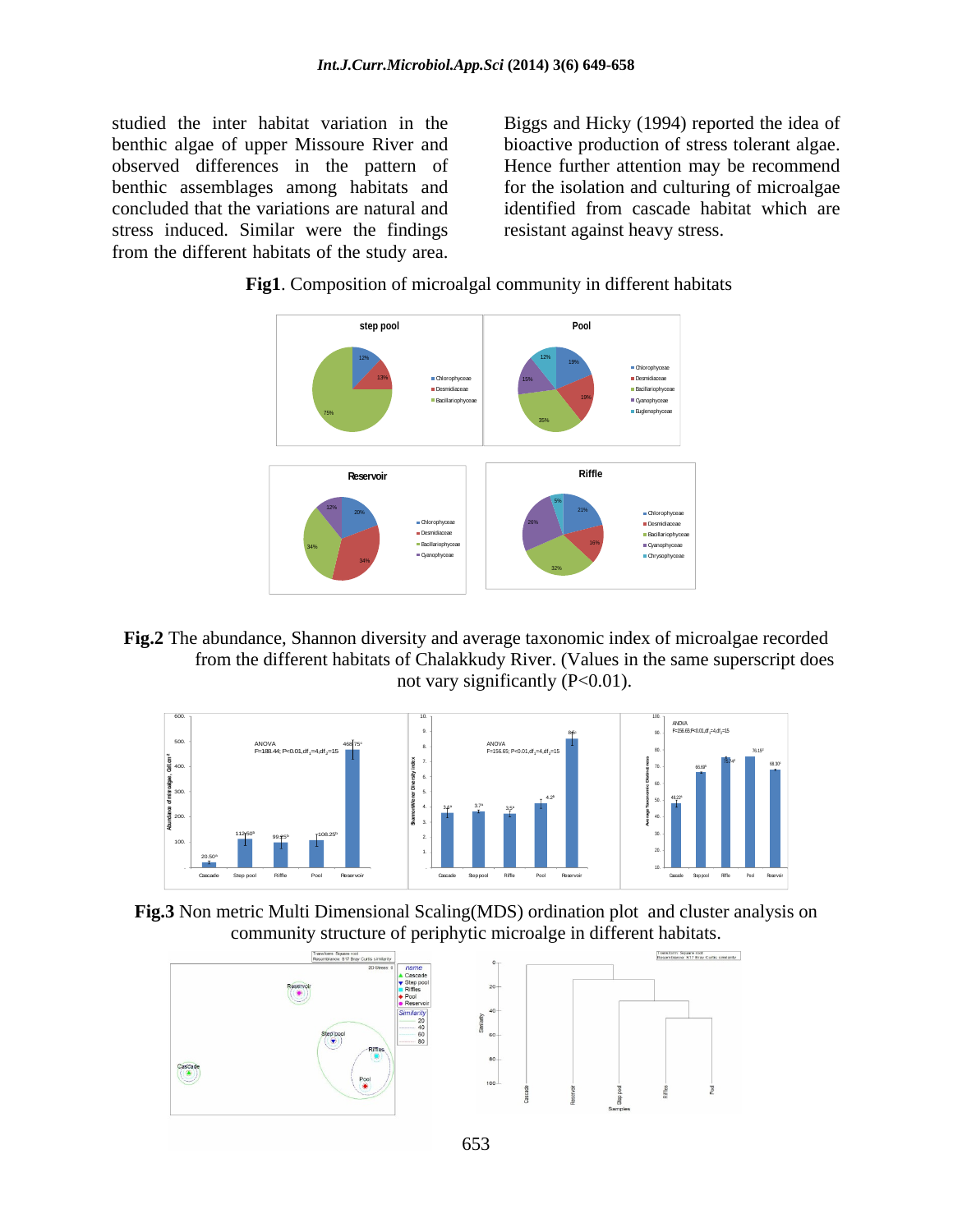| No Name of algae                                                                            | Step<br>Cascade pool |           | Riffle   Pool   Reservoir |
|---------------------------------------------------------------------------------------------|----------------------|-----------|---------------------------|
| 1 Eudorina elegans                                                                          |                      |           | $\bullet$                 |
| 2 Pediastrum duplex                                                                         |                      |           |                           |
| 3 Pediastrum tetras                                                                         |                      |           | $\bullet$                 |
| 4 Tetraedron minimum                                                                        |                      |           |                           |
| 5 Ankistrodesmus spiralis                                                                   |                      |           | $\bullet$                 |
| 6 Selenastrum sp.                                                                           |                      |           |                           |
| 7 Kirchneriella lunaris                                                                     |                      |           | $\bullet$                 |
| 8 Coelastrum cambricum                                                                      |                      |           |                           |
| 9 Scenedesmus quadricauda                                                                   |                      |           |                           |
| 10 Scenedesmus dimorphus                                                                    |                      |           |                           |
| 11 Geminella sp.                                                                            |                      |           | $\bullet$                 |
| 12 Pithophora sp.                                                                           |                      |           | $\bullet$                 |
| 13 Chaetophora elegance                                                                     |                      |           | $\bullet$                 |
| 14 Oedogonium sp.                                                                           |                      |           | $\bullet$                 |
| 15 Mougeotia operculata                                                                     |                      |           | $\bullet$<br>$\bullet$    |
| 16 Spirogyra sp.                                                                            |                      |           |                           |
| 17 Arthrodesmus convergens                                                                  |                      |           | $\bullet$                 |
| 18 Closterium acutum                                                                        |                      |           |                           |
| 19 Closterium ehrenbergii                                                                   |                      | $\bullet$ | $\bullet$<br>$\bullet$    |
| 20 Closterium lunula                                                                        |                      |           |                           |
| 21 Closterium parvulum                                                                      |                      |           | $\bullet$                 |
| 22 Cosmarium quadrum                                                                        |                      |           | $\bullet$                 |
| 23 Cosmarium auriculatum                                                                    |                      |           | $\bullet$                 |
| 24 Cosmarium spinuliferum                                                                   |                      | $\bullet$ |                           |
| 25 Cosmarium circulare                                                                      |                      |           | $\bullet$                 |
| 26 Cosmarium curtum                                                                         |                      |           |                           |
| 27 Cosmarium javanicum                                                                      |                      |           | $\bullet$                 |
|                                                                                             |                      |           | $\bullet$                 |
|                                                                                             |                      |           | $\bullet$                 |
|                                                                                             |                      |           |                           |
| 28 Desmidium quadratum<br>29 Euastrum ansatum<br>30 Euastrum insulare<br>31 Euastrum dubium |                      |           | $\bullet$                 |

**Table.1** Various periphytic microalgal species recorded in the five different habitats of Chalakkudy River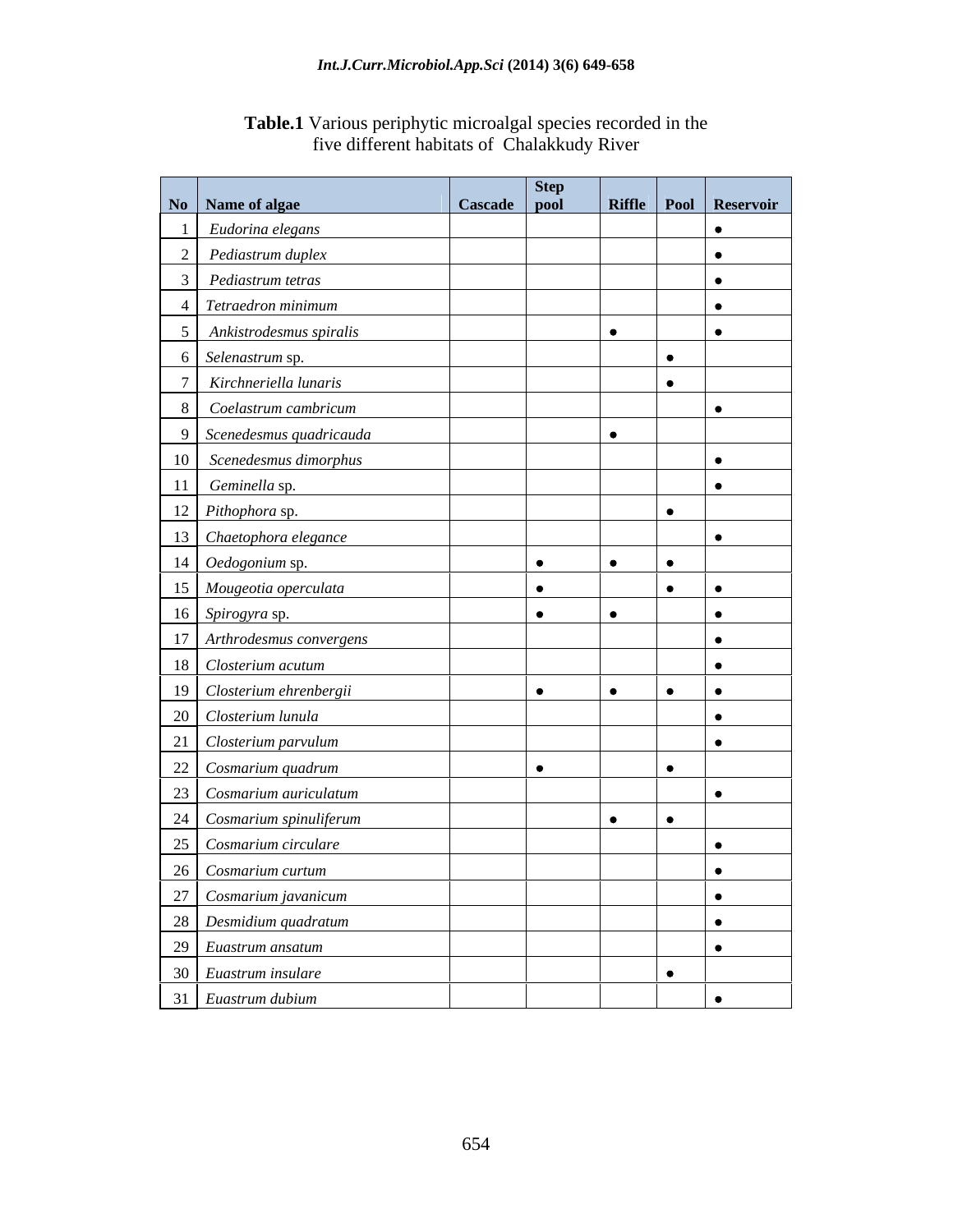|                |                                                                                                                                                                                                                                                  |                | <b>Step</b> |                           |
|----------------|--------------------------------------------------------------------------------------------------------------------------------------------------------------------------------------------------------------------------------------------------|----------------|-------------|---------------------------|
|                | No   Name of algae                                                                                                                                                                                                                               | Cascade   pool |             | Riffle   Pool   Reservoir |
| $\frac{32}{1}$ | Gonatozygon monotaenium                                                                                                                                                                                                                          |                |             | $\bullet$                 |
|                | Micrasterias                                                                                                                                                                                                                                     |                |             |                           |
|                |                                                                                                                                                                                                                                                  |                |             | $\bullet$                 |
|                | 33 mahabuleshwarensis<br>34 Micrasterias pinnatifida<br>35 Netrium digitus                                                                                                                                                                       |                |             | $\bullet$<br>$\bullet$    |
|                | 36 Spirotaenia condensata                                                                                                                                                                                                                        |                |             | $\bullet$                 |
|                | 37 Penium margaritaceum                                                                                                                                                                                                                          |                |             | $\bullet$                 |
|                | 38 Pleurotaenium ehrenbergii                                                                                                                                                                                                                     |                |             | $\bullet$                 |
|                | 39 Staurastrum coroniferum                                                                                                                                                                                                                       |                |             | $\bullet$                 |
|                | 40 Staurastrum gracile                                                                                                                                                                                                                           |                |             | $\bullet$                 |
|                | 41 Staurastrum paradoxum                                                                                                                                                                                                                         |                |             | $\bullet$                 |
|                |                                                                                                                                                                                                                                                  |                |             | $\bullet$                 |
|                | 42 Melosira varians<br>43 Melosira granulate                                                                                                                                                                                                     |                |             | $\bullet$                 |
|                | 44 Cyclotella ocellata                                                                                                                                                                                                                           |                |             |                           |
|                | 45 Cyclotella glomerata                                                                                                                                                                                                                          | $\bullet$      |             |                           |
|                | 46 Fragilaria intermedia                                                                                                                                                                                                                         |                |             | $\bullet$                 |
|                | 47 Fragilaria brevistriata                                                                                                                                                                                                                       |                |             | $\bullet$                 |
|                | 48 Synedra acus                                                                                                                                                                                                                                  |                |             | $\bullet$                 |
|                | 49 Eunotia camelus                                                                                                                                                                                                                               |                |             | $\bullet$                 |
|                | 50 Eunotia tumida                                                                                                                                                                                                                                | $\bullet$      |             |                           |
|                | 51 Eunotia monodon                                                                                                                                                                                                                               |                | $\bullet$   | $\bullet$<br>$\bullet$    |
|                | 52 Achnanthes affinis                                                                                                                                                                                                                            | $\bullet$      |             |                           |
| $\frac{53}{2}$ | Achnanthes hauckiana                                                                                                                                                                                                                             |                |             | $\bullet$                 |
|                |                                                                                                                                                                                                                                                  |                |             | $\bullet$                 |
|                |                                                                                                                                                                                                                                                  | $\bullet$      |             | $\bullet$                 |
|                |                                                                                                                                                                                                                                                  |                |             | $\bullet$                 |
|                |                                                                                                                                                                                                                                                  |                |             | $\bullet$                 |
|                |                                                                                                                                                                                                                                                  | $\bullet$      |             | $\bullet$                 |
|                |                                                                                                                                                                                                                                                  |                | $\bullet$   |                           |
|                |                                                                                                                                                                                                                                                  |                | $\bullet$   | $\bullet$                 |
|                |                                                                                                                                                                                                                                                  |                |             | $\bullet$                 |
|                |                                                                                                                                                                                                                                                  |                |             | $\bullet$                 |
|                |                                                                                                                                                                                                                                                  | $\bullet$      |             |                           |
|                | 33 Achnanthes hauckiana<br>54 Achnanthes inflate<br>55 Cocconeis placentula<br>56 Frustulia indica<br>57 Gyrosigma distortum<br>58 Gyrosigma parvulum<br>59 Pleurosigma angulatum<br>60 Diploneis elliptica<br>61 Navicula cuspidate<br>62 Navic |                |             |                           |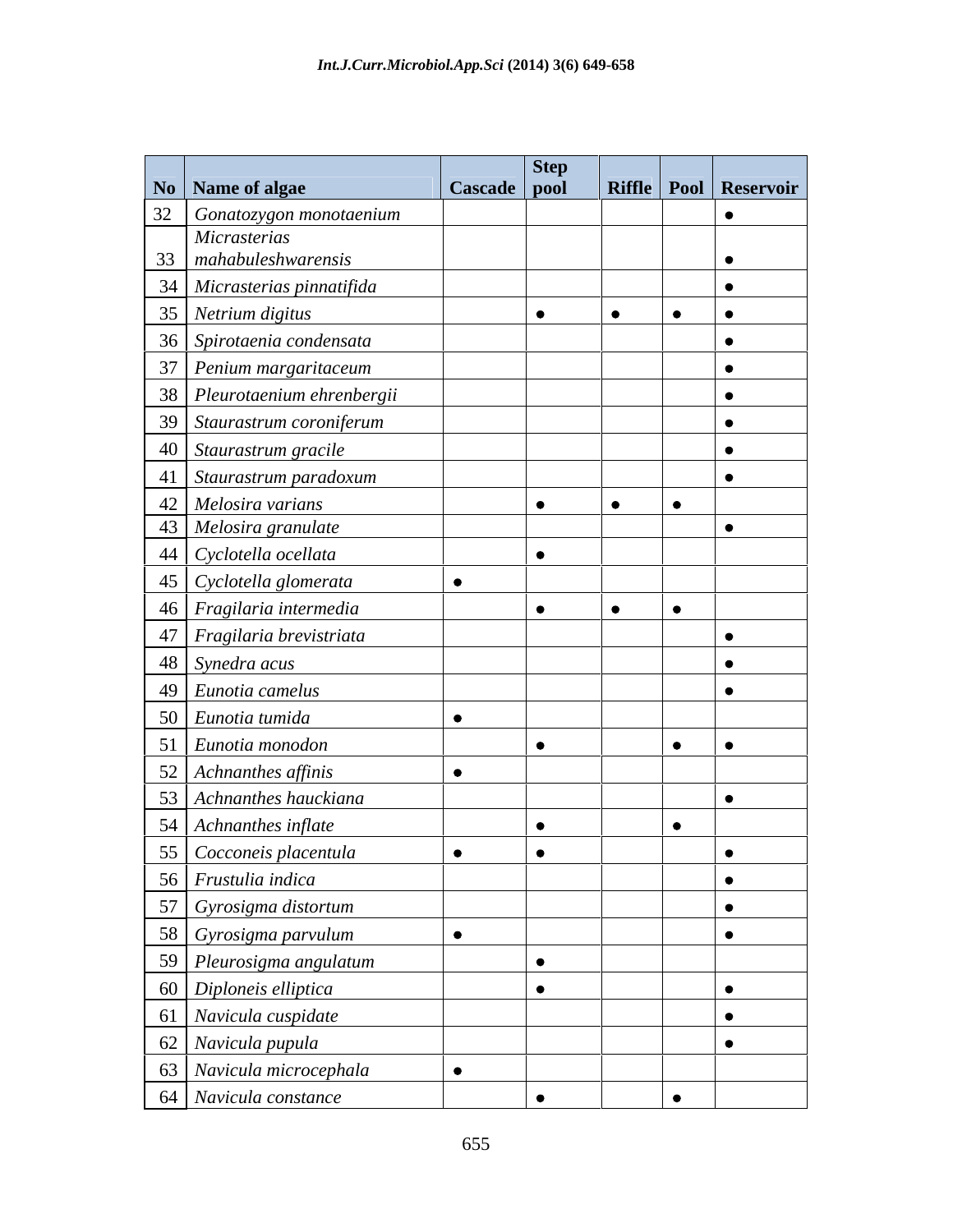|     |                                                                                                                                       |                | Step      |           |           |                           |
|-----|---------------------------------------------------------------------------------------------------------------------------------------|----------------|-----------|-----------|-----------|---------------------------|
|     | No Name of algae                                                                                                                      | Cascade   pool |           |           |           | Riffle   Pool   Reservoir |
|     | 65 Navicula viridula                                                                                                                  |                | $\bullet$ | $\bullet$ |           |                           |
|     | 66 Navicula decussis                                                                                                                  |                | $\bullet$ |           |           |                           |
|     | 67 Pinnularia gibba                                                                                                                   |                |           | $\bullet$ | $\bullet$ | $\bullet$                 |
| - - | 68 Pinnularia subcapitata                                                                                                             | ●              |           |           |           |                           |
|     | 69 Pinnularia acrosphaeria                                                                                                            |                | $\bullet$ |           |           |                           |
|     | 70 Pinnularia interrupta                                                                                                              | ●              | $\bullet$ | $\bullet$ | $\bullet$ | $\bullet$                 |
|     | 71 Amphora coffeaeformis                                                                                                              | $\bullet$      |           |           |           |                           |
|     | 72 Cymbella turgid                                                                                                                    | $\bullet$      |           |           |           |                           |
|     | 73 Cymbella ventricosa                                                                                                                | ●              | $\bullet$ |           |           |                           |
|     | 74 Gomphonema parvulum                                                                                                                | ●              |           |           |           |                           |
|     | 15 Gomphonema gracile<br>16 Rhopalodia gibberula                                                                                      |                | $\bullet$ |           |           |                           |
|     |                                                                                                                                       | ∗              |           |           |           |                           |
|     | 77 Hantzschia amphioxys                                                                                                               |                |           |           |           |                           |
|     | 18 Nitzschia obtuse<br>19 Nitzschia frustulum                                                                                         |                |           |           |           | $\bullet$                 |
|     |                                                                                                                                       | ●              |           |           |           |                           |
|     | 80 Nitzschia mirocephala                                                                                                              | ∣ ●            | $\bullet$ | $\bullet$ | $\bullet$ |                           |
|     | 81 Nitzschia Closterium                                                                                                               |                | $\bullet$ |           | $\bullet$ |                           |
|     |                                                                                                                                       |                |           |           |           |                           |
|     | 82 Nitzschia palea<br>83 Surirella elegans                                                                                            |                |           |           |           |                           |
|     | 84 Euglena proxima                                                                                                                    |                |           |           | $\bullet$ |                           |
|     | 85 Phacus curvicauda                                                                                                                  |                |           |           | $\bullet$ |                           |
|     | 86 Trachelomonas dubia                                                                                                                |                |           |           | - 4       |                           |
|     | 87 Aphanocapsa biformis                                                                                                               |                |           |           |           |                           |
|     | 88 Aphanocapsa stagnina                                                                                                               |                |           |           |           |                           |
|     | 89 Gloeocapsa sp.<br>90 Merismopedia minima<br>91 Microcystis sp.<br>92 Oscillatoria acuta<br>93 Lyngbya sp.<br>94 Spirulina gigantea |                |           | $\bullet$ | $\bullet$ | $\bullet$                 |
|     |                                                                                                                                       |                |           |           | $\bullet$ |                           |
|     |                                                                                                                                       |                |           |           |           | $\bullet$                 |
|     |                                                                                                                                       |                |           | $\bullet$ | $\bullet$ | $\bullet$                 |
|     |                                                                                                                                       |                |           |           |           |                           |
|     |                                                                                                                                       |                |           |           |           |                           |
|     |                                                                                                                                       |                |           |           |           |                           |
|     |                                                                                                                                       |                |           | $\bullet$ | $\bullet$ |                           |
|     | 91 Spirulina major<br>95 Spirulina major<br>96 Nostoc sp.<br>97 Dinobryon sertularia                                                  |                |           |           |           |                           |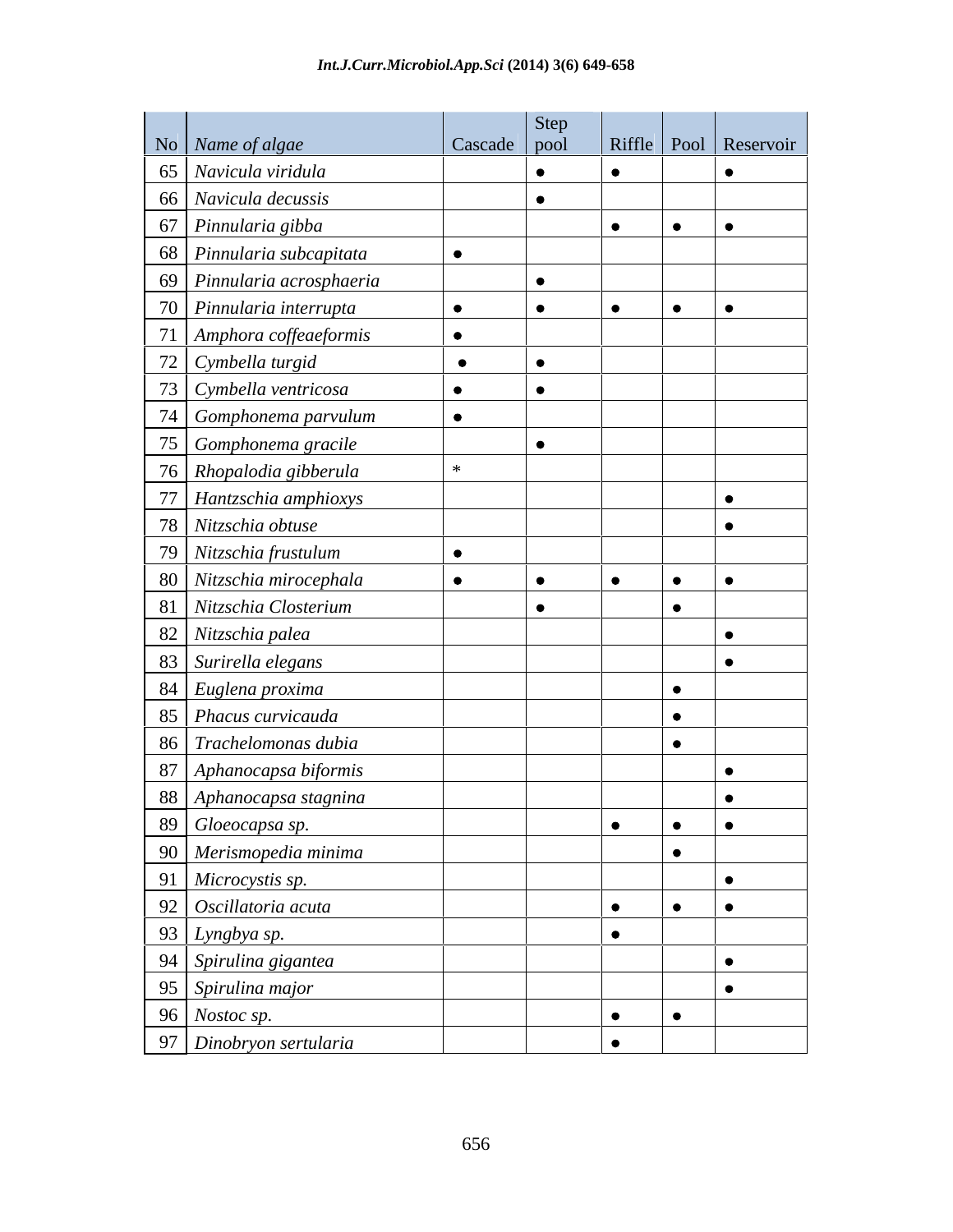## **References** Plymouth.

- Agarkar, D.S., Agarker, M.S. and Dikshit,
- Microalgae. Bishen Singh Mahendra
- Anderson, M.J. and Millar, R.B. (2004) on temperate reef fish assemblages in *of Experimental Marine Biology and*
- Andrade, S., Contrerasa, L., Moffettb, *Lessonia nigrescens* (Phaeophyceae)
- Angeler, D.G. and Johnson, R.K. (2013) biodiversity in lakes: Accounting for habitat-specific responses, *Harmful* Opinicon, Ontario, *J*<br>*Algae*, 23.60–69. *Can.,* 23:1845–1874. *Algae*, 23,60–69. *Can.*, 23:1845–1874.
- Babcock, R., Clapin, G., England, P., Murphy, N., Phillips, J., Sampey, A., Vanderklift, M. and Westera, M. Spatial and temporal variability in 2012. *and Atmospheric Research*, 187-238.
- Biggs, B. J. F. and Hicky, C.W. (1994) Periphyton responses to a hydraulic Zealand, *Freshwater Biol*., 32: 49-59.
- Biggs, B.J.F. (1996) Patterns in Benthic Algae of Streams. In: *Algal Ecology,* pp. 31-56, Academic Press.
- Clarke, K.R. and Warwick, R.M. (2001) Change in the Marine Communities: An Approach for Statistical Analysis and Interpretation. PRIMER-E,

Plymouth.

- R. (1979) Desmids from New Delhi, India. 666 pp. Desikachary, T.V. (1959) Cyanophyta-ICAR Monograph on algae. ICAR, New Delhi, India. 666 pp.
- Bandhavgarh, Madhya Pradesh, Forbes, V.E., and Forbes, T.L. (1994) India. *Hydrobiologia,* 65(3): 213-223. Anand, N. (1998) Indian Freshwater *Practice*. Chapman and Hall,<br>Microalgae Bishen Singh Mahendra London. *Ecotoxicology in Theory and Practice.* Chapman and Hall, London.
	- Pal Singh Publishers, Dehra Dun, 200 Jorve, J. P. (2008) "Ecological pp. consequences of morphological Spatial variation and effects of habitat Master's Theses." Paper, 3632. San Jorve, J. P. (2008) "Ecological consequences of morphological variability in a habitat-forming alga" Jose State University.
	- north-eastern New Zealand. *Journal*  Kargupta, A.N. and Jha, R.N. (2004) Algal Ecology, 305: 191–221. **Bishen Singh Mahendra Pal Singh,** flora of Bihar (Zygnemataceae). Dehra Dun.
	- J.W. and Correaa, J.A. (2006) Katano, O. (2012) The trophic cascade Kinetics of copper accumulation in from fish to benthic algae: under conditions of environmental and disturbance in experimental flowoxidative stress, *Aquatic Toxicology*, through pools, *Fisheries Science*, 1-<br>10:1016-1025. 10. from fish to benthic algae: manipulation of habitat heterogeneity through pools, *Fisheries Science***,** 1- 10.
	- Algal invasions, blooms and body form relative to feeding ecology Keast, A and Webb, D. (1966) Mouth and body form relative to feeding ecology in the fish fauna of a small lake, Lake Opinicon, Ontario, *J Fish Res Board Can.*, 23:1845–1874.
	- (2006) Benthic ecosystem structure: environments, Can. J. Bot. 68: 2092-Patterson, C.G. and Stevenson, R.J. (1990) Post-spate development of epilithic algal communities in different current environments, *Can. J. Bot*. 68: 2092- 2012.
	- animal plant diversity, CSIRO *Marine*  gradient in a regulated river, New . North Am Benthol. Soc., 9: 303-Poff, N.L., Voelz, N.J., and Ward, J .V. (1990) Algal colonization under four experimentally controlled current regimes in a high mountain stream*, J . North Am . Benthol. Soc*., 9: 303- 318.
		- Prescott, G.W. (1982) Algae of the Western Great Lakes area. Cranbrook Institute of Science, New York.
		- Sarode, P.T. and Kamat, N.D. (1984) Freshwater diatoms of Maharashtra. Saikripa Prakashan, Aurangabad, pp 280.